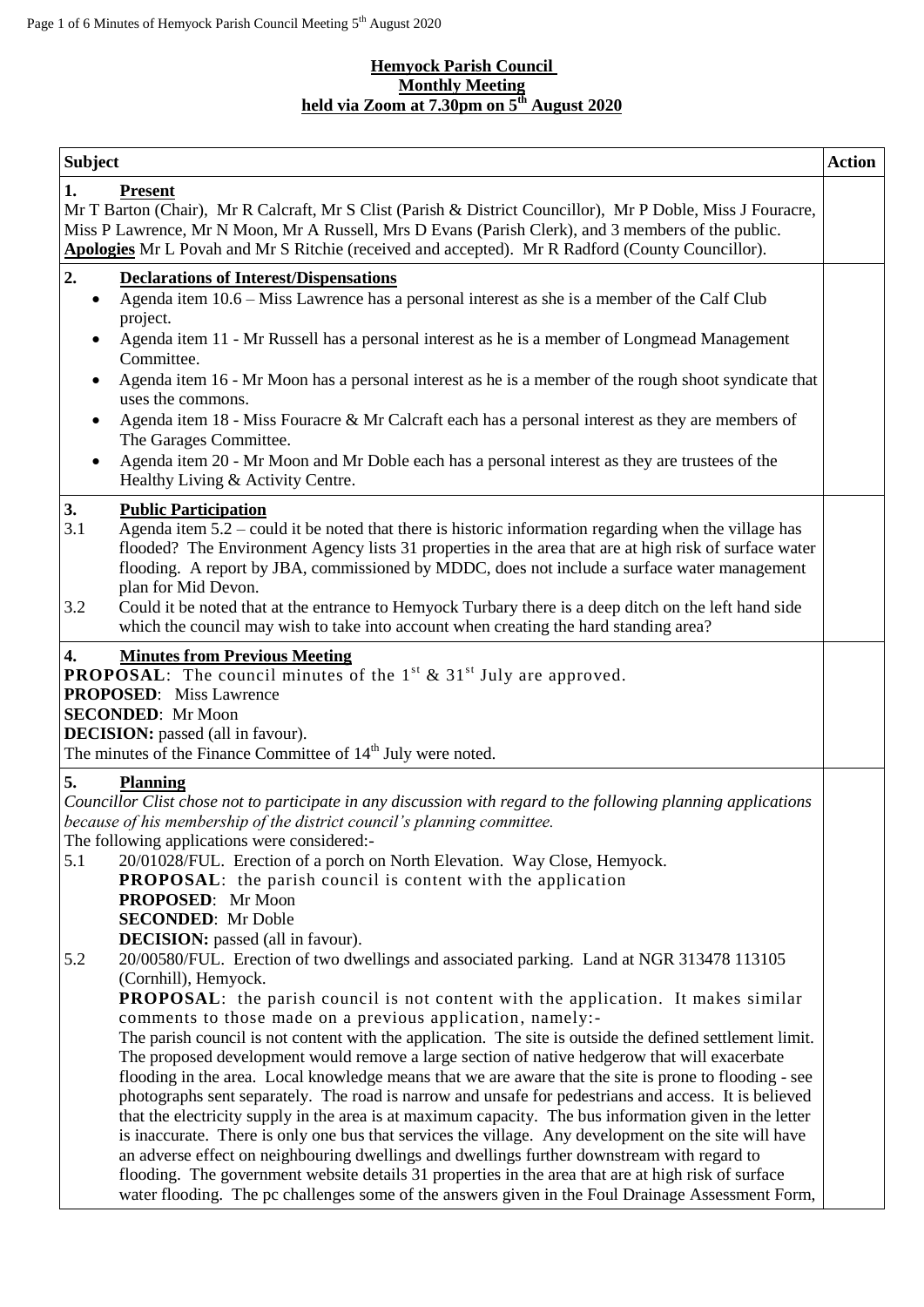| point 6c states that the system will not be installed on land that is subject to flooding and point 8<br>states that it will be at least 10m from a watercourse and 15m from a building. In summary, this site<br>is unsuitable for development.<br>PROPOSED: Mr Moon<br><b>SECONDED:</b> Miss Fouracre<br><b>DECISION:</b> passed (all in favour).                                                                                                                                                                                                                                                                                                                                                                                                                                                                                                                                                                                                                                                                                                  |       |
|------------------------------------------------------------------------------------------------------------------------------------------------------------------------------------------------------------------------------------------------------------------------------------------------------------------------------------------------------------------------------------------------------------------------------------------------------------------------------------------------------------------------------------------------------------------------------------------------------------------------------------------------------------------------------------------------------------------------------------------------------------------------------------------------------------------------------------------------------------------------------------------------------------------------------------------------------------------------------------------------------------------------------------------------------|-------|
| Approval noted for:-<br>20/00799/HOUSE. Erection of garage/workshop and retention of log store, extension and alterations.<br>5.3<br>Lickham Bottom Barn, Hemyock.                                                                                                                                                                                                                                                                                                                                                                                                                                                                                                                                                                                                                                                                                                                                                                                                                                                                                   |       |
| It was agreed to bring forward the following agenda items:-<br>Longmead, request for funding from football club. Sam Iddon, football club manager, gave a<br>11.4<br>comprehensive presentation to the parish council. He updated the pc on his recent fundraising via<br>Facebook to enable the club to purchase new goals. He asked for funding towards a new net behind<br>the western goal to stop balls from going into the brook and to protect the environmental area and<br>pedestrians from flying footballs!<br><b>PROPOSAL:</b> that the pc makes a donation of £450 to the club to purchase the required net.<br><b>PROPOSED:</b> Mr Doble<br><b>SECONDED:</b> Mr Clist<br><b>DECISION:</b> passed (all in favour). The clerk will send Mr Iddon a link to County Councillor Ray<br>Radford's Locality Budget application as another possible source of funding.<br>Longmead, signage. The pc has no objection to the football club erecting a sign advertising matches,<br>11.5<br>subject to agreement from Longmead Management Group. | Clerk |
| 6.<br><b>Matters Arising</b><br>6.1<br>Doors & electricity, The Parish Store $-$ to be carried forward.<br>6.2<br>Fingerposts $-$ to be carried forward.<br>6.3<br>South West Water – access to community land – to be carried forward.<br>Man Shed – Mr Calcraft confirmed that The Garages Committee has liaised with the Scouts with<br>6.4<br>regard to relocating their storage into the main room at The Garages. This will be done before a<br>partition wall is constructed. The Garages Committee will pay for the partition from their own funds.                                                                                                                                                                                                                                                                                                                                                                                                                                                                                          |       |
| <b>County Council Report</b><br>7.<br>Councillor Radford circulated the following report before the meeting:-<br>I am meeting Phil Morgan, Highways, to discuss funding for `Doing what Matters`, a project that you took                                                                                                                                                                                                                                                                                                                                                                                                                                                                                                                                                                                                                                                                                                                                                                                                                            |       |
| part in.<br>Ash die-back – trees are currently being cleared along the North Devon Link Road and in Exminster, there is<br>a risk that this work will generate public interest. Such clearance should generally always be avoided in late<br>Spring /Summer due to potential impacts on nesting birds/dormice/ bats and other protected<br>species. Ecological consultants are on site overseeing works and we are comfortable that no offences are<br>being committed.                                                                                                                                                                                                                                                                                                                                                                                                                                                                                                                                                                              |       |
| <b>Further National Funding</b><br>Recently the Government announced the third tranche of local authority funding to support councils to<br>continue to deliver crucial frontline services and support those most in need, this equates to a further £4.7M to<br>DCC. Additional funding has also been provided to city and district councils and fire services. This additional<br>funding is welcomed but local spending and investment during the COVID-19 period, some of which will be<br>reoccurring, has been greater than the central funding received.<br><b>Spending</b>                                                                                                                                                                                                                                                                                                                                                                                                                                                                   |       |
| Adult Care and Health Services shows a net overspend of just under £5.7million, after a carry forward request<br>of £731,000 which relates to the Better Care Fund. The overspend is mainly the result of price and activity<br>pressures for older people and disabilities.                                                                                                                                                                                                                                                                                                                                                                                                                                                                                                                                                                                                                                                                                                                                                                         |       |
| Children's Services has an overspend of £4.4 million<br>Children's Social Care the overspend is £1.5 million-The main cause has been a greater number of children<br>with complex needs requiring enhanced packages of care within supported accommodation provision.<br>Education and Learning General Fund has an overspend of £2.8 million. The most significant adverse<br>variance is within Schools Transport. The personalised transport budget has seen increased costs and higher<br>numbers of children with Special Educational Needs requiring personalised transport.<br>Education and Learning has a year-end funding shortfall of $£19.8$ million mainly due to increased demand and<br>rising costs around high needs and in particular Independent Special School placements. In line with<br>requirements issued by the Department for Education, the County Council must carry forward the whole                                                                                                                                  |       |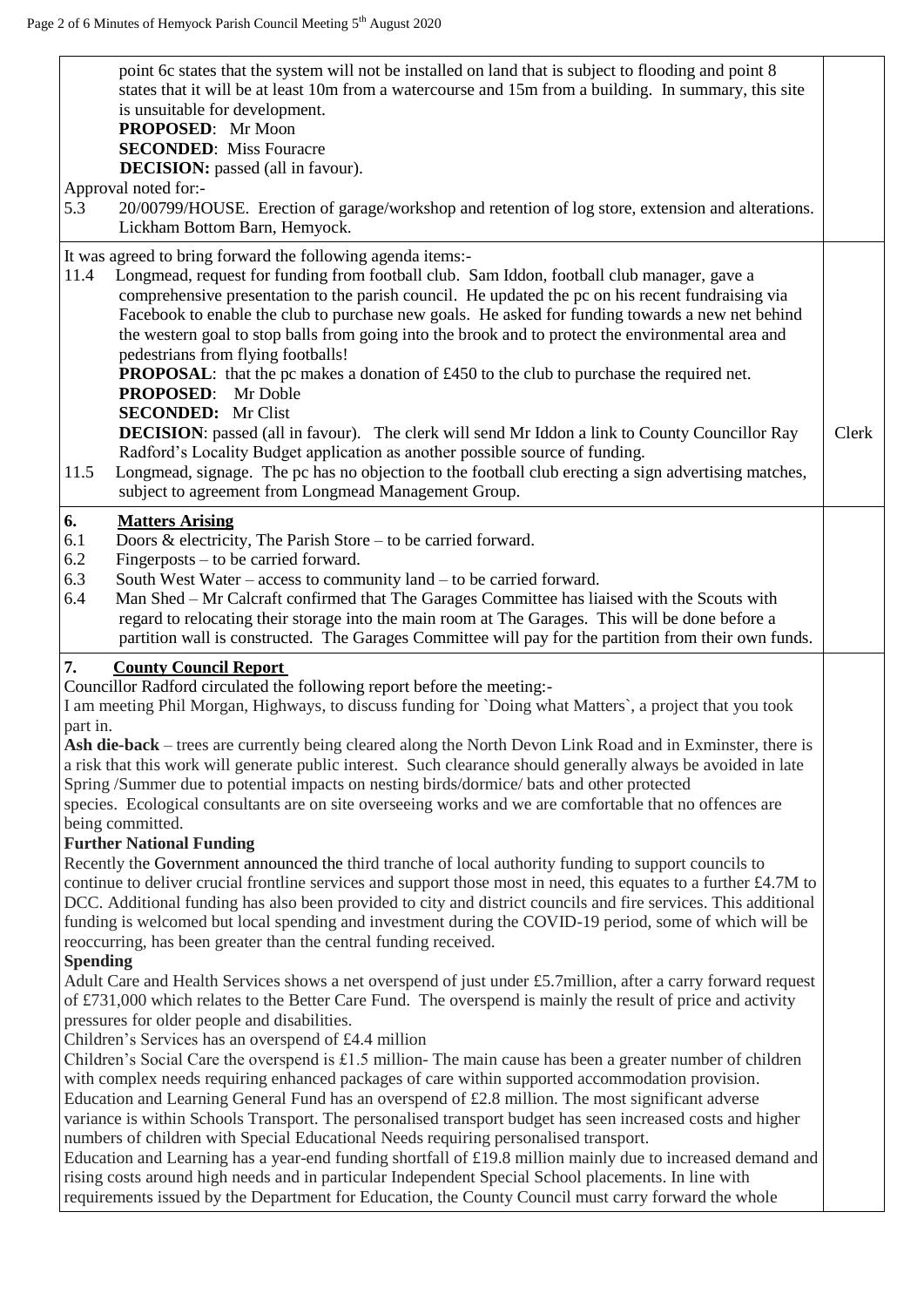funding shortfall to the Dedicated Schools Grant budget in future years, which will be held on the balance sheet as a negative reserve.

The following carry forwards have been agreed by the Schools Forum:

Ring fenced schools surplus balances of £16.1 million, other central and delegated balances of £3.6 million and the High Needs deficit of £19.8 million.

• **Communities, Public Health, Environment and Prosperity** shows an overall underspend of just over £1 million after taking into account grants and contributions carry forward. Vacancies, slippage on major development projects and reduced journey numbers for national travel scheme are the main reasons.

• **Corporate Services** has an overall overspend of just over £1.1 million after taking into account grants and contributions carry forward, and any other carry forward requests.

**Highways, infrastructure development and waste** had an underspend of £2.2 million. Pressures within Highways and traffic management from safety defect repairs and income targets have been offset by reduced winter service activities and underspends on street lighting energy savings from LED conversions and lower waste tonnages.

**Pension contribution** shortfall also underspent by £1.2 million

**The Better Care Fund** has underspent this year and £1.0 million of the Improved Better Care Fund Grant is being carried forward into 2020/21.

**Interest Receivable** is £922,000 more than budgeted

**The Council Tax Support Partnership** budget is underspent by £279,000.

**The Bellwin Scheme** Related Emergencies budget of £1.5 million has not been needed and remains unspent at the year-end.

**The Covid19 Pandemic** started to impact the authority's finances in March and £843,000 of costs and lost income was incurred. The authority's share of the first £1.6bn Covid19 funding grant was £22.5 million and was received in March; of this £843,000 has been used to offset the costs incurred and the remaining £21.7 million is being carried forward to 2020/21. The pandemic is causing considerable financial uncertainty and the Outturn therefore includes a prudent increase in the Bad Debt Provision of £1.4 million. (Second Tranche of funding received in 2020/21)

**The Brexit Preparation Grant** remains unspent and it is recommended that it is carried forward to 2020/21. £217,000 infrastructure development budget was carried forward from 2018/19; this sum is committed to future capital projects and it was recommended that  $\text{\pounds}208,000$  is carried forward again this year.

£160,000 of additional compensation grants for Business Rates reliefs along with £2.3 millions of income from being part of the Devon Business Rates Pool have been transferred to the Business Rates Risk Reserve to help increase resilience to future fluctuations.

The Government has distributed the surplus on the Business Rates Levy Account and Devon's share of this is £344,000. This along with variances on Local Service Support Grant, Schools Improvement and other small grants have been used to balance the overall outturn position.

## **General Balances**

• The working balance at 31st March 2019 was £14.7 million. The review of the financial risk assessment prepared when the 2019/20 Budget was set indicates that the Council should hold a working balance of about £14 million. The outturn has enabled £33,000 to be added to the working balance.

## **Earmarked Reserves**

• At the beginning of the financial year, earmarked reserves (excluding schools and non-schools carry forwards) stood at £111.2 million. During the year earmarked reserves have increased by a net £8.8 million to £120.0 million.

• For the first time, the authority now also holds a negative reserve. The underfunding of the Dedicated Schools Grant SEND service has resulted in £19.772 million being held on the Balance Sheet. The creation of the negative reserve is in line with Government requirements and, whilst recognising this is a national issue, it is nonetheless a worrying development for Local Government. It is unclear how Government intends to rectify the historic and projected future underfunding.

## **Capital**

• The approved Capital Programme for 2019/20 totalled £152.4 million. This figure includes

£29.4 million carry forward from 2018/19 and £12.0 millions of other additions approved during 2019/20. • Spend for the year totals £115.1 million resulting in an outturn variance of £37.3 million (actual spend in 2018/19 was £120.6 million with a variance of £50.3 millions).

• £33.9 million of the variance represents slippage across a range of schemes which is recommended to be carried forward and £3.4 million reflects savings achieved in programme delivery.

## **8. District Councillor Report**

Councillor Clist reported that:-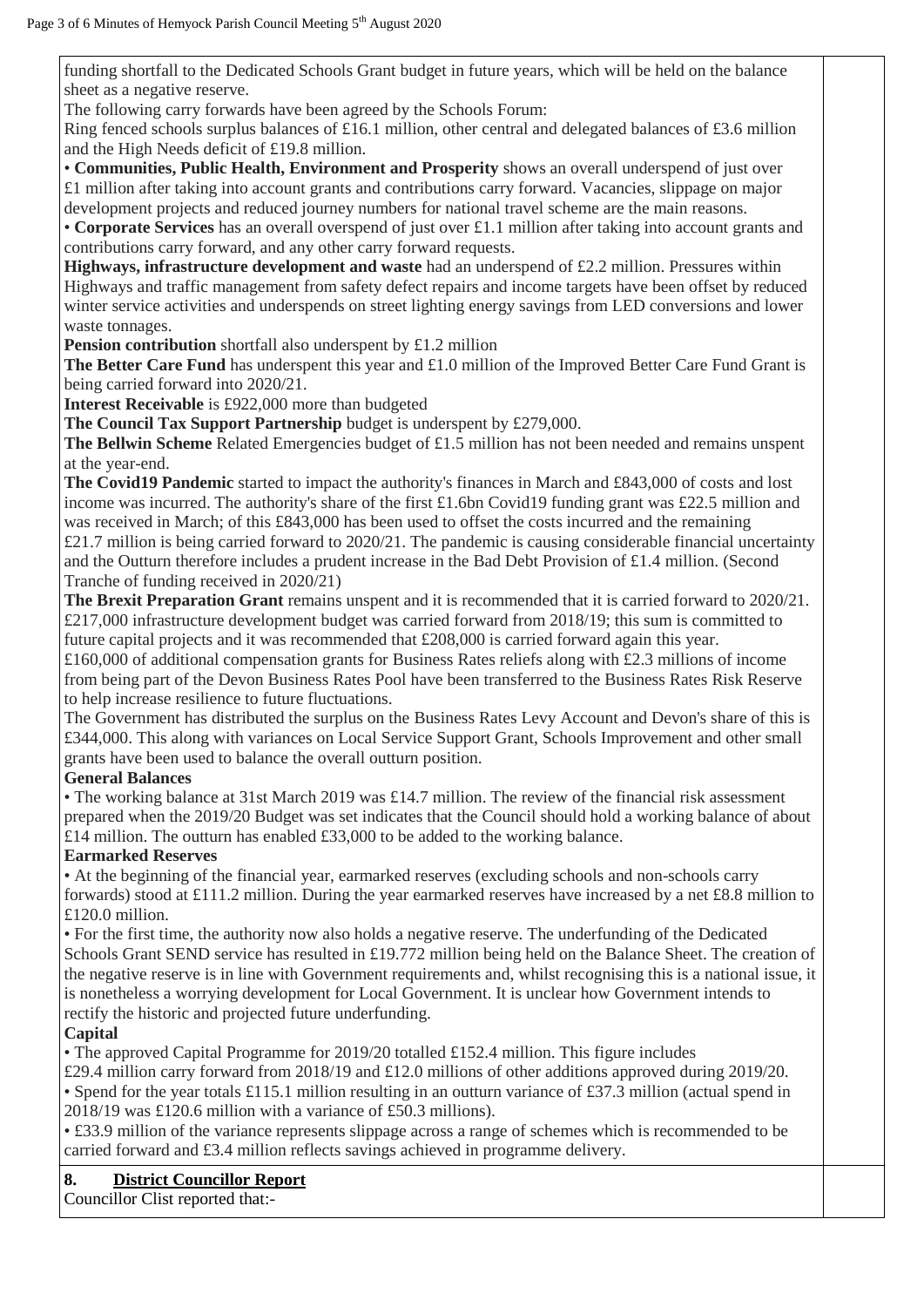The Local Plan has been voted through and adopted by the council. MDDC has distributed over £30m in business grants from the government's Covid-19 initiative. The Greater Exeter Strategic Plan (GESP) is something MDDC is considering. MDDC has seen an increase in the demand for social housing. Mr Barton asked that it was noted that the Upper Culm Community Land Trust has provided over 20 homes in the village in the last few years.

**9. Finance**

9.1 Income and expenditure and bank reconciliation.

# **INCOME**

| 1. |      | $3,562.34$ VAT reclaim |
|----|------|------------------------|
| 2. |      | $150.00$ Pring & Son   |
| 3. | 0.78 | <b>Interest HSBC</b>   |
| 4. |      | 350.00 Pring and Son   |
| 5. |      | 600.00   Pring and Son |

#### **EXPENDITURE**

| 1.               | 6.00     | Spot On Supplies     | Toilet, consumables              |
|------------------|----------|----------------------|----------------------------------|
| 2.               | 1,131.20 | D Evans              | Wages and expenses               |
| 3.               | 110.55   | <b>HMRC</b>          | <b>PAYE</b>                      |
| $\overline{4}$ . | 419.66   | I pike               | Grass cutting and maintenance    |
| 5.               | 150.00   | K Amor               | Toilet cleaning                  |
| 6.               | 159.07   | Glasdon              | Dog bags                         |
| 7.               | 132.33   | South West Water     | toilets                          |
| 8.               | 11.73    | South West Water     | Cemetery                         |
| 9.               | 66.50    | Npower               | Toilets                          |
| 10.              | 51.45    | <b>DCC</b>           | Hemyock road sign                |
| 11.              | 180.00   | Roger Beaver         | Longmead, maintenance            |
| 12.              | 52.98    | FW3 Ltd              | Consumables, toilets             |
| 13.              | 98.00    | R Taylor             | Footbridge tidy & BMX            |
| 14.              | 264.00   | J Stevens            | Topping turbary/commons          |
| 15.              | 384.00   | <b>Bussell Plant</b> | Longmead Play Area - groundworks |

#### **BANK RECONCILIATION**

| HSBC Community a/c         | 476.45     |
|----------------------------|------------|
| <b>HSBC</b> Deposit        | 94,334.07  |
| <b>HSBC</b> Longmead       | 1.27       |
| Unity Trust Bank current   | 100.00     |
| Unity Trust Bank deposit   | 74,445.41  |
| <b>Unity Trust Bank GF</b> | 710.97     |
| Unity Trust Bank P3        | 1,688.21   |
| Skipton 1-year Bond        | 86,173.70  |
| United Trust Bank          | 77,194.74  |
| Total                      | 335,124.82 |

**PROPOSAL**: that the income is agreed and the above cheques/payments are paid/agreed. **PROPOSED**: Miss Lawrence **SECONDED:** Mr Clist **DECISION**: passed (all in favour).

#### **10. Clerk Report**

10.1 BHLAC, outstanding invoice. The heating system supplier has requested the outstanding balance is paid. The BHLAC has confirmed that there are a few matters outstanding. The merits of holding back some of the invoice amount until after the winter were discussed. It was accepted that the contract the pc had agreed was to pay the final balance upon completion. The pc has an undertaking from the heating supplier with regards to the efficiency of the system.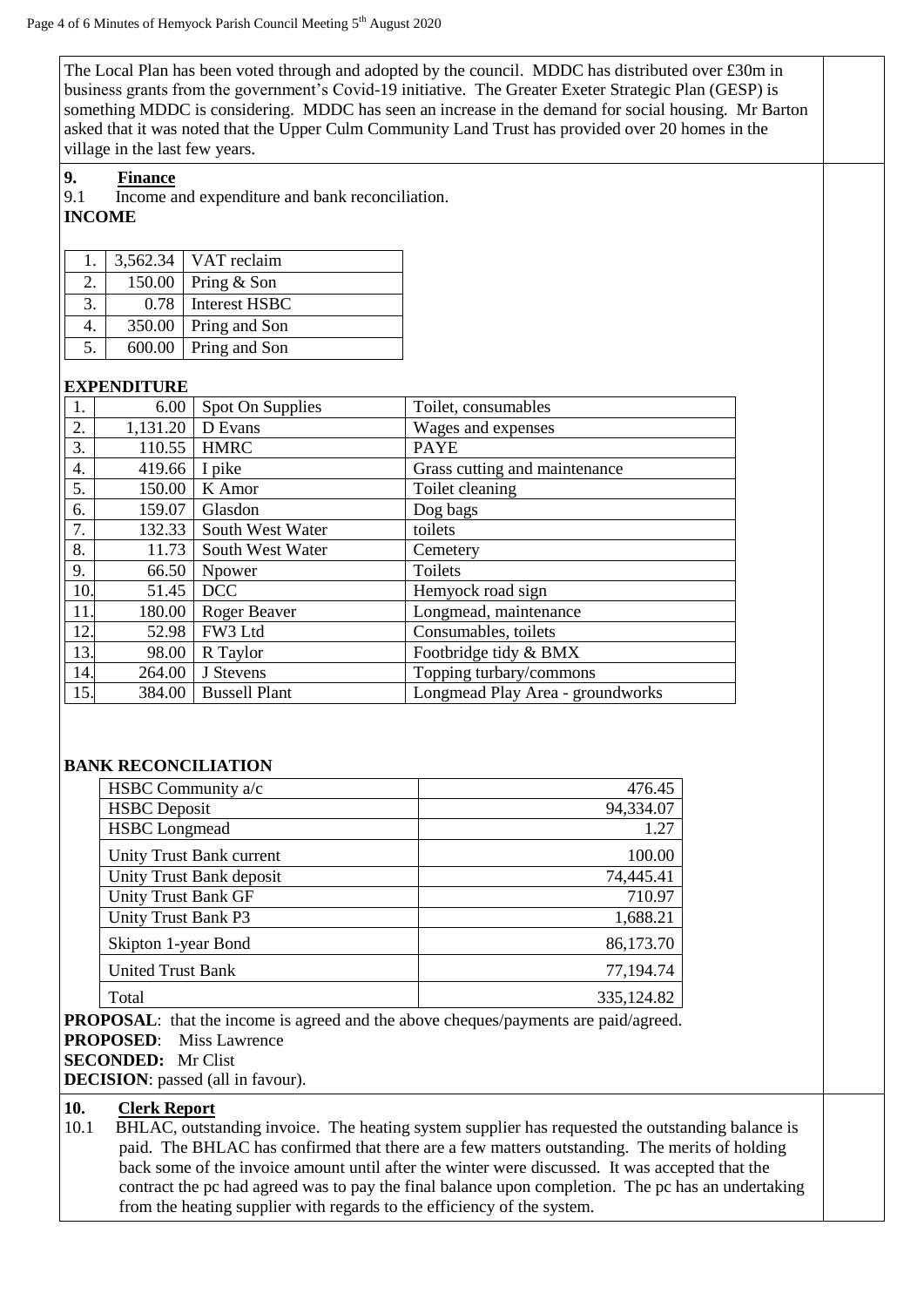|                     | <b>PROPOSAL:</b> Clerk to pay outstanding balance once all of the work is completed at the centre.<br><b>PROPOSED:</b> Mr Doble<br><b>SECONDED:</b> Miss Fouracre                                                                                                                                                                                                                                                                                                                                                               | Clerk |
|---------------------|---------------------------------------------------------------------------------------------------------------------------------------------------------------------------------------------------------------------------------------------------------------------------------------------------------------------------------------------------------------------------------------------------------------------------------------------------------------------------------------------------------------------------------|-------|
| 10.2                | <b>DECISION</b> : passed (all in favour).<br>PSPO – clerk has asked for the consultation period to be extended to allow the pc to consult more                                                                                                                                                                                                                                                                                                                                                                                  |       |
| 10.3                | widely.<br>106 money – the clerk has requested a withdrawal of funds to be put towards the new play area at                                                                                                                                                                                                                                                                                                                                                                                                                     |       |
| 10.4                | Longmead.<br>BHLAC – the clerk has met with a tree surgeon and awaits a full report reference action required with                                                                                                                                                                                                                                                                                                                                                                                                              |       |
| 10.5                | regard to the various trees in the garden.<br>New bins – MDDC has advised that any additional bins the pc may require will need to be purchased<br>and the emptying of any bin will need to be paid for $(f5+per \text{ week})$ . Clerk to provide Councillor                                                                                                                                                                                                                                                                   | Clerk |
| 10.6                | Clist with information.<br>Calf Club Project – the group has asked if the pc will pay for the cost of the room hire $(£64)$ for the<br>second film showing.                                                                                                                                                                                                                                                                                                                                                                     | Clerk |
|                     | PROPOSAL: the pc pays £64 to the Calf Club Project.<br><b>PROPOSED:</b> Miss Fouracre<br><b>SECONDED:</b> Mr Calcraft                                                                                                                                                                                                                                                                                                                                                                                                           |       |
| 10.7                | <b>DECISION</b> : passed (all in favour).<br>Date for diary - VJ Day Sunday 16 <sup>th</sup> August 3.45pm War Memorial. Councillor Clist will represent<br>the pc.                                                                                                                                                                                                                                                                                                                                                             |       |
| 11.<br>11.1<br>11.2 | Longmead<br>Bridge at Longmead – it is hoped that it will be repaired by the end of August. Clerk is waiting for an<br>update from contractor.<br>Play Area $-$ is progressing.                                                                                                                                                                                                                                                                                                                                                 |       |
| 11.3                | BMX track – to be carried forward.                                                                                                                                                                                                                                                                                                                                                                                                                                                                                              |       |
| 12.<br>12.1<br>12.2 | <b>Highways</b><br>Station Road pavements – clerk has written to residents to clarify parking restrictions at the end of the<br>road at Longmead along the back of Station Road. It is hoped legal paperwork will be signed shortly<br>to enable the creation of a new pavement on Station Road from the Spar and joining with the<br>pavement by the Industrial Estate.<br>Doing What Matters – clerk has circulated the priorities as agreed.                                                                                 |       |
| 13.                 | 106 Projects<br>To be carried forward to the next meeting.                                                                                                                                                                                                                                                                                                                                                                                                                                                                      |       |
| 14.                 | <b>Cemetery</b><br>Nothing to report.                                                                                                                                                                                                                                                                                                                                                                                                                                                                                           |       |
| 15.                 | Footpaths<br>Nothing to report.                                                                                                                                                                                                                                                                                                                                                                                                                                                                                                 |       |
| 16.                 | <b>Commons Management Group</b>                                                                                                                                                                                                                                                                                                                                                                                                                                                                                                 |       |
| 16.1                | Mr Moon has estimated the costs of the materials and has circulated to all. He was instructed to go<br>ahead on this basis. As per the terms of the planning consent, he must ensure the relevant forms are<br>completed and sent to MDDC before any work commences.<br><b>PROPOSAL:</b> Mr Moon is instructed to go ahead and project manage/coordinate the hardstanding<br>and the pc will pay for all materials.<br><b>PROPOSED:</b> Mr Doble<br><b>SECONDED:</b> Miss Lawrence<br><b>DECISION</b> : passed (all in favour). |       |
| 17.                 | <b>Village Maintenance</b><br>Nothing to report.                                                                                                                                                                                                                                                                                                                                                                                                                                                                                |       |
| 18.                 | <b>Garages Youth Project</b><br>Nothing to report.                                                                                                                                                                                                                                                                                                                                                                                                                                                                              |       |
| 19.                 | <b>Blackdown Hills Parish Network</b><br>Nothing to report.                                                                                                                                                                                                                                                                                                                                                                                                                                                                     |       |
| 20.                 | <b>Blackdown Healthy Living &amp; Activities Centre</b>                                                                                                                                                                                                                                                                                                                                                                                                                                                                         |       |